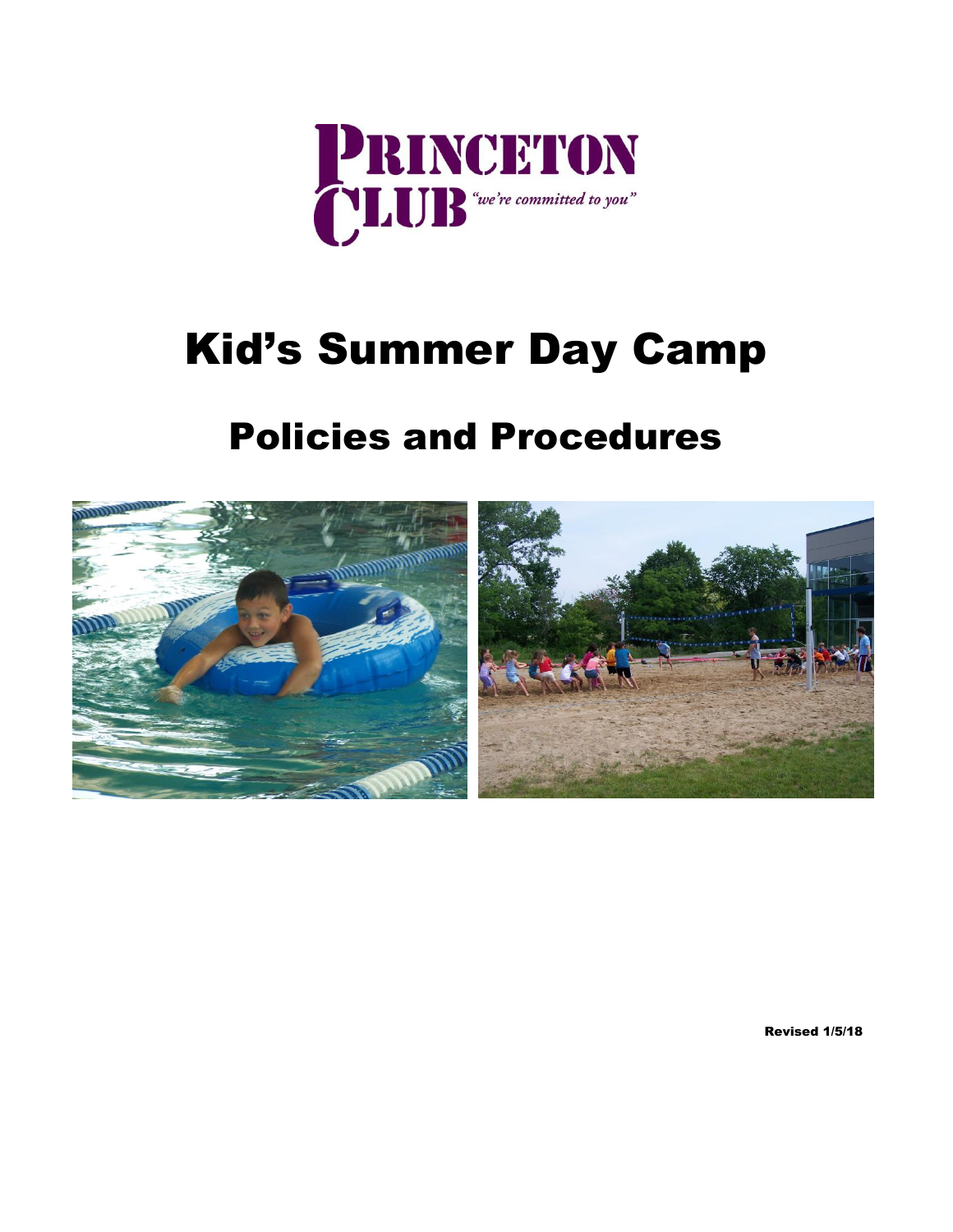## IMPORTANT PHONE NUMBERS

Princeton Club – New Berlin 14999 W. Beloit Rd. New Berlin, WI 53151

414-427-1100 - Front Desk 414-525-2391 – Zack Ferguson, Program Director

#### **General Information**

The Princeton Club Summer Camp is licensed for a maximum of 80 children. The age range that the camp is licensed to serve is 5 years of age through 12 years of age. The camp runs June through August, with dates dependent on local school yearly schedules. The camp runs 8:00 am – 5:00 pm, Monday through Friday, with gap time available (gap time policies listed below).

The Day Camp has a "base" location in the tent located on the premises. The objective of our camp is to provide daily and weekly activities with a large focus on keeping active through a variety games, sports, fitness and art. Rest periods are given throughout the day at appropriate times. Activities are done on premises both outdoor and indoor. Activity schedules are emailed to parents and available for parents at [www.princetonclubsummercamp.com.](http://www.princetonclubsummercamp.com/)

The Day Camp does not discriminate on the basis of age, race, color, sex, sexual orientation, creed, handicap, national origin or ancestry.

The Camp Staff consists of a Program Director, Camp Directors, and additional counselors as needed for staffing. At least one of the Camp Directors is present during normal camp hours and is responsible for all decisions and organization of the camp. A copy of the day camp license and all recent inspections is available to the parents in the base tent. As well, a copy of DCF 252 and our policy book is available upon request.

#### **Locations of Summer Camp**

The camp will be utilizing the indoor and outdoor facilities of the Princeton Club. On good weather days we may be walking to Valley View Park on Small Road. There will be signs posted in the tent and at the Front Desk as to where the camp has gone and when the group will return.

#### **Communication with Parents**

Parents may call the Camp Phone during normal camp hours if in need of contacting the child for emergency reasons. The camp phone number will be distributed upon summer camp start.

For general questions or concerns on the summer camp, contact Program Director Zack Ferguson at 414-525-2391or zack@princetonclub.net

Parents are encouraged to have at least one email address on file for the camp for communication purposes with weekly schedules, field trips and other communication. All communication and forms on the summer camp can be found on [www.princetonclubsummercamp.com.](http://www.princetonclubsummercamp.com/)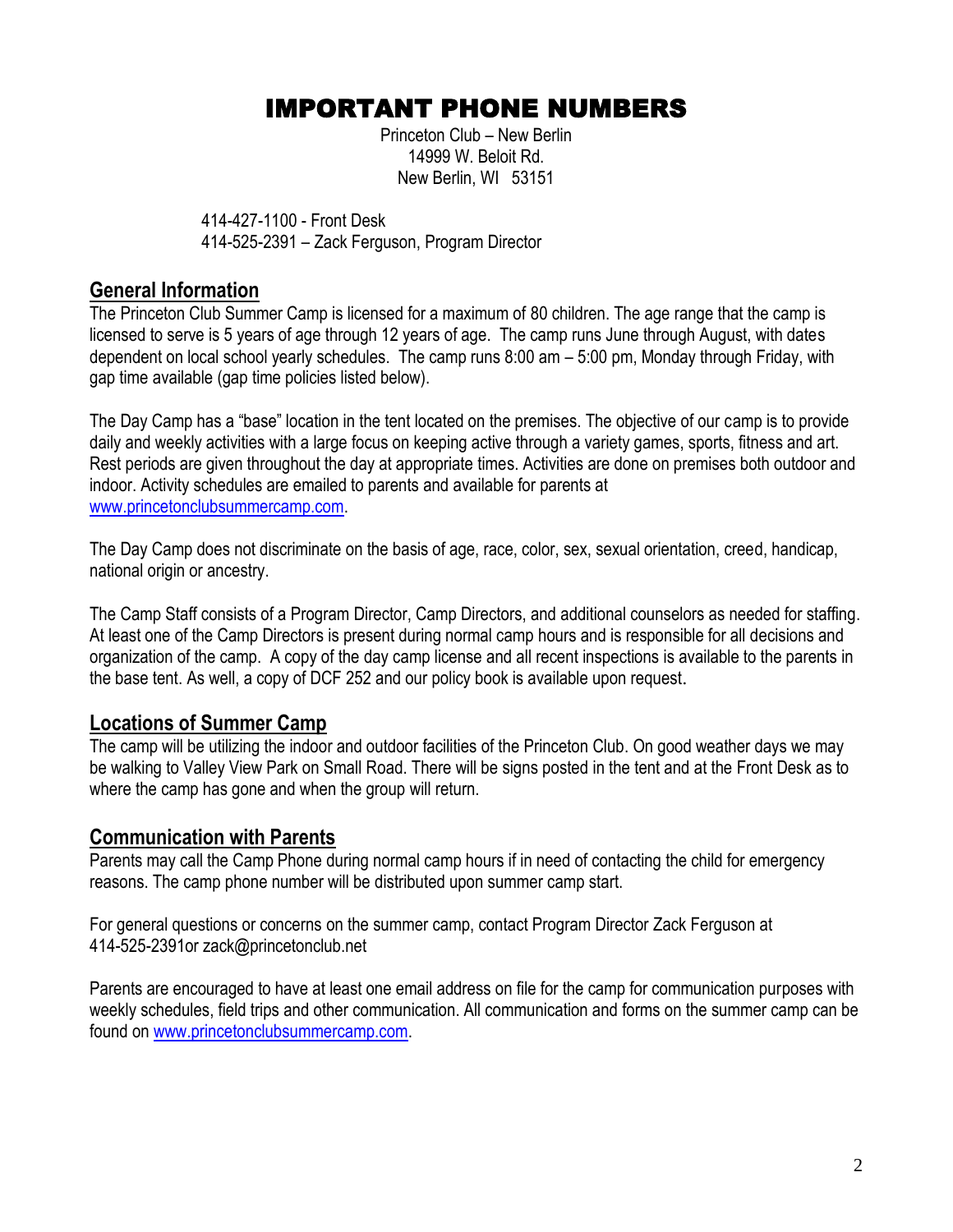## **Attendance**

Camp starts at 8:00 am every morning, Monday through Friday. Children must arrive no later than 9:00 am each day of attendance, unless there is a pre-authorization from a Camp Director. Camp runs through 5:00 pm. Pick up cannot be before 4:00 pm without a pre-authorization from a Camp Director. See below for early drop off and late pick up times.

#### **Arrival and Departure/ Sign-In and Sign-Out**

Upon arrival children will meet in Camp Princeton's Tent where the parent/guardian on record will sign the child in and notate the time of arrival. No children may arrive by walking or biking.

At time of departure the parent/guardian will pick their child up at Camp Princeton's tent where they must sign them out and notate the time of departure. The child will only be released to the parent/guardian listed on our records. Any and all parent/guardians that will be picking up children must be in our records and the proper forms must be filled out and signed. If the parent wishes to have another adult pick up their child, even a sibling, the proper information on the registration form must be filled out.

If the child is registered for attendance on any day and is absent by 9:00 am without prior notice from the parent, the Program Director or Camp Director will attempt to contact both parents with the contact number provided by the parents.

#### **Early Drop-off/ Late Pickup**

Gap time (early drop-off or late pick-up) is in the morning  $(7:15 \text{ am} - 8:00 \text{ am})$  and in the afternoon (5:00 pm – 6:00 pm) for a small additional fee. Gap time is purchased in advance at Registration. Fees include AM and PM and are paid per family (not per child). If gap time is used and not purchased in advance, it will be automatically billed to the parent's account.

#### **Field Trips**

There will be one large field trip per week on Thursdays. All of the Thursday large field trips will be predetermined and parents will have advance notice. There is an additional fee for these field trips and a separate fee deadline. The field trip schedule is subject to change for inclement weather or if there aren't enough kids to sustain the cost of the trip. In this event, parents will be notified in advance through email and website communication and an alternate field trip will be taken. There is no camp at Princeton for children not attending field trips and all field trips are non-refundable.

At all times, parents are able to contact the Staff and children in case of emergency. On rainy days, children may be taken on a smaller impromptu trip (via bus) off premises at no additional charge. Upon the first day of camp, parents will receive the camp number to call in case of emergency.

## **Transportation Policy**

Transportation for field trips is provided through a chartered bus service. Field trip info and locations are designated on the registration form and confirmed in the weekly communication to the parent. Children will be checked and counted against registration as they get on and off the bus to make sure that every group is present and accounted for before departure. Safety precautions will be planned for and adhered to if a child with disabilities attends field trips. Counselors will sit with the child to assist with any additional help they may need.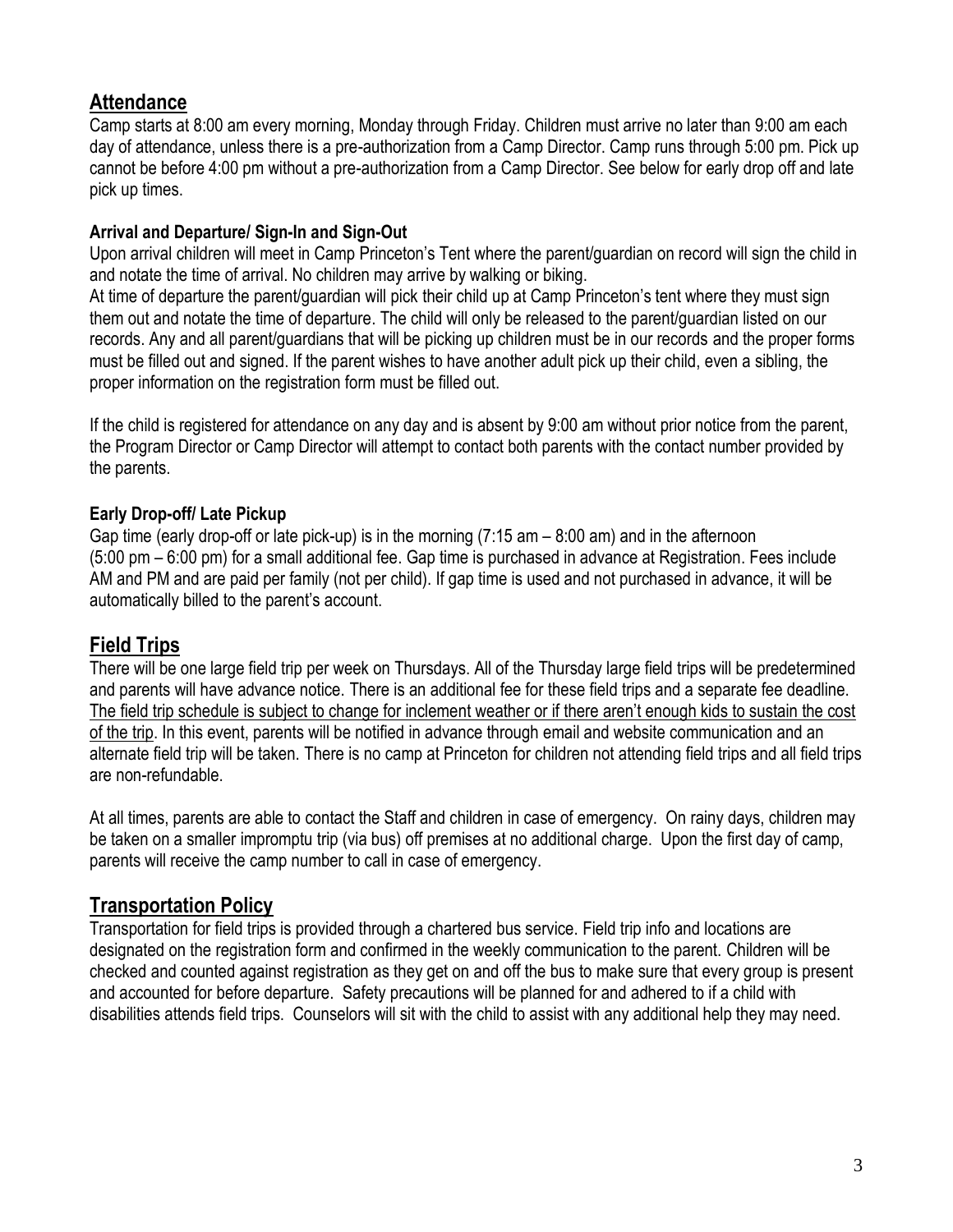## **Fee Policy**

Registration fees are due in full by the deadline set for the week, day or field trip. Fees are payable at the Princeton Club Front Desk. Daily and weekly rates for summer camp are located on the Registration Form. Monthly auto-billing is an option. The first week of registered camp plus all field trips are paid up front. Payment for the remaining can be set up as automatic withdrawal from a credit card or checking account. Payment is collected on the 1<sup>st</sup> of the month for the registration in the current month (i.e. July 1<sup>st</sup> would auto-bill for all registered days in the month of July). Contact Zack Ferguson at 414-525-2391 for more information on this convenient option. Third party payments also may be accepted. Contact Zack Ferguson at 414-525-2391 for information on third party payments.

Gap time (early drop-off or late pick-up) is in the morning (7:15 am – 8:00 am) and in the afternoon (5:00 pm – 6:00 pm) for a small additional fee. Gap time is purchased in advance at Registration. Fees include AM and PM and are paid per family (not per child). If gap time is used and not purchased in advance, it will be automatically billed to the parent's account.

There is a late pick-up fee (charged after 6:00 pm) of \$5.00 per every five (5) minutes the parent/guardian is late picking up their child(ren). This fee must be paid at the time of pick up.

All written cancellations must be received two weeks prior to date of scheduled camp. A 50% pro-rated refund will be issued for any cancellations received after June 1, 2018. There will be **NO Refunds** after the two week deadline or for days missed, including illness, missed days for any other reason and field trips.

There is a \$25.00 service fee charge for any schedule changes after June 1, 2018, any NSF checks, or declined credit card payment.

## **Confidentiality and Child Welfare**

Persons having access to children's records will not discuss or disclose personal information regarding the children or facts learned about children and their relatives except to the parent or other person authorized by the parent or as authorized by state law. If a child has special health needs, proper information will be discussed with all staff that will be working with the child.

If an employee knows or has reasonable cause to suspect that a child has been abused or neglected shall immediately contact the county welfare agency or local law enforcement agency.

## **Health and Safety/Forms**

#### **Enrollment, Health History, and Immunization Records**

Parent shall complete a registration form, which includes parents contact numbers and an emergency contact number.

Parents shall complete a Health History Form, which will be kept on file by the Summer Camp. This will insure that all precautions and care are given to all children accordingly.

Proof of all immunizations required by the state must be on file. All forms should be received by **prior to the child's first day of camp**.

#### **Illness/Lice**

If your child becomes ill at camp, a staff member will contact his/her parent for further instructions. An ill child is defined as a child who has any signs of illness such as but not limited to severe headaches, fatigue, fever, vomiting, severe cough, sore throat, or any other signs or symptoms of illness. Until the time when a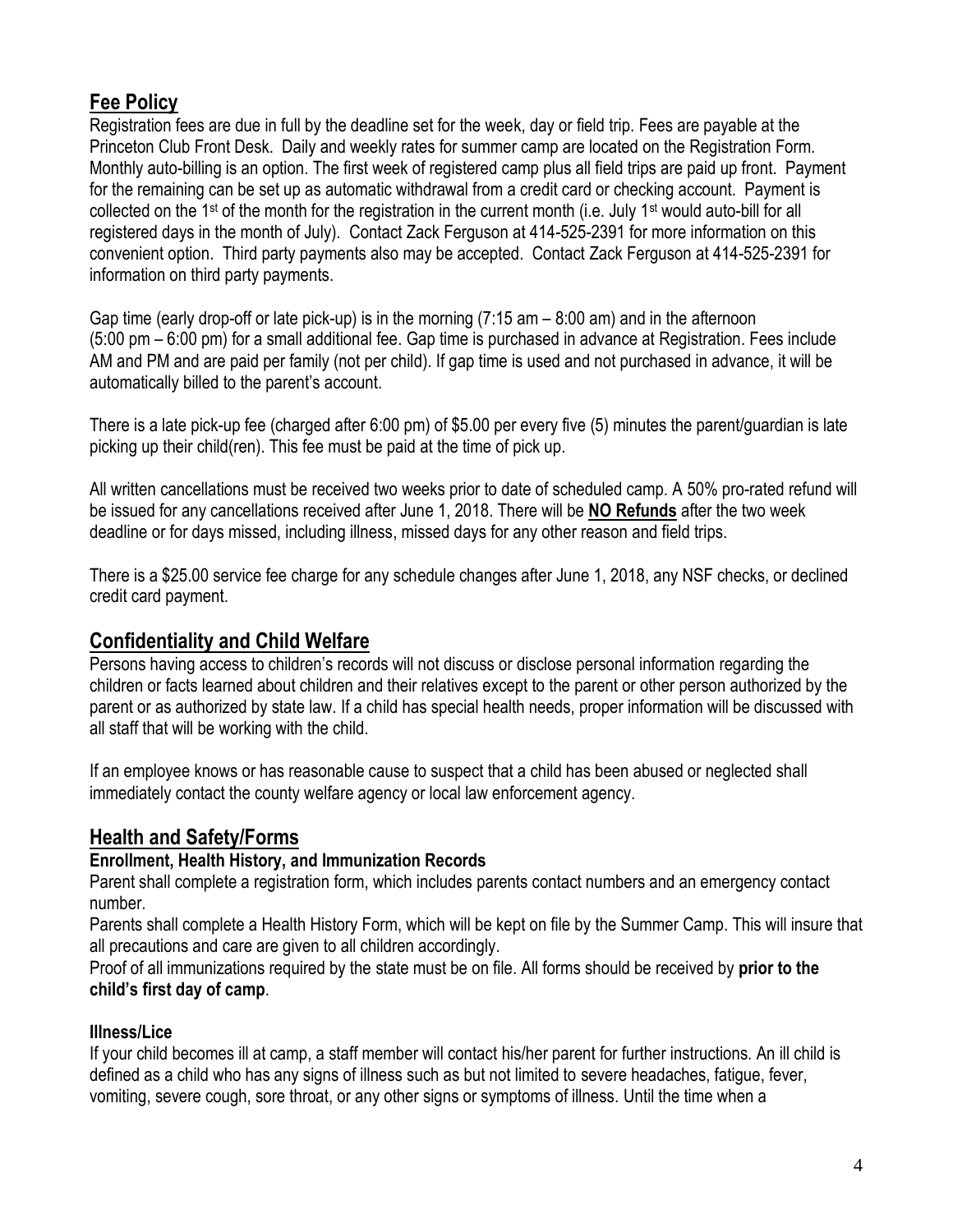parent/guardian arrives at the club to pick up the sick child they will remain in a quiet area. If the parent cannot be reached the emergency contact will be called to pick up the child.

If your child has a communicable sickness or disease before the start of a camp day/week, please keep him/her at home to insure their health and safety and that of the other children at the camp.

If your child has lice, the child will not be allowed to attend summer camp until their hair is completely free of lice or nits and a signed form is submitted by either the health department or the child's physician indicating the child no longer has lice/nits. If we detect your child may have lice, a counselor will inspect the child. If lice are detected, a parent will be notified and instructed to come and pick up the child and keep them home until the lice/nits have been cleared and a signed form has been issued by either the health department or the child's physician.

#### **Accident/Injury Response**

Each Princeton summer camp staff member is trained in First Aid, CPR, PDT and AED. The following steps will be taken when an accident/injury occurs both onsite and offsite.

- 1. Administration of first aid and comfort to the child.
- 2. Attempt to contact the child's parent(s) and follow their instructions.
- 3. If the parents cannot be reached and immediate treatment is needed, the EMS will be contacted.
- 4. The "emergency contact" person that is specified by the parents is notified.

5. The Camp Director (s) and the Programming Director are notified as soon as practical when a child is injured, regardless of what measures are taken.

Superficial wounds shall be cleansed with soap and water and protected with a bandage or adhesive type strip. All camp counselors shall have a supply of bandages, tape, adhesive strips, etc., as well as hand soap, on hand at all times.

Gloves will be used by counselors when treating any injuries that involve fluids and the gloves will be disposed of in the hazard waste bin located in the laundry room.

#### **Accident/Incident Reporting**

There will be accident/incident report forms filled out (medical log), and parents will be further informed of all injuries by receiving a copy of the accident/incident form. The medical log is reviewed by the Health Supervisor.

Parents are to read and sign the accident/incident form, and will then be given a copy.

#### **Medication**

Over- the-counter medication may be administered to any child while in the program only if:

- The parent completes, signs and dates a Princeton Medication Authorization form.
- The medicine is labeled with the child's name including the dosage and directions for administering.

Prescription medication may be administered only if:

- The parent completes, signs and dates a Princeton Medication Authorization form.
- The medication is in the original container and labeled with the child's name, name of drug, dosage, directions for administering, date, and physician's name.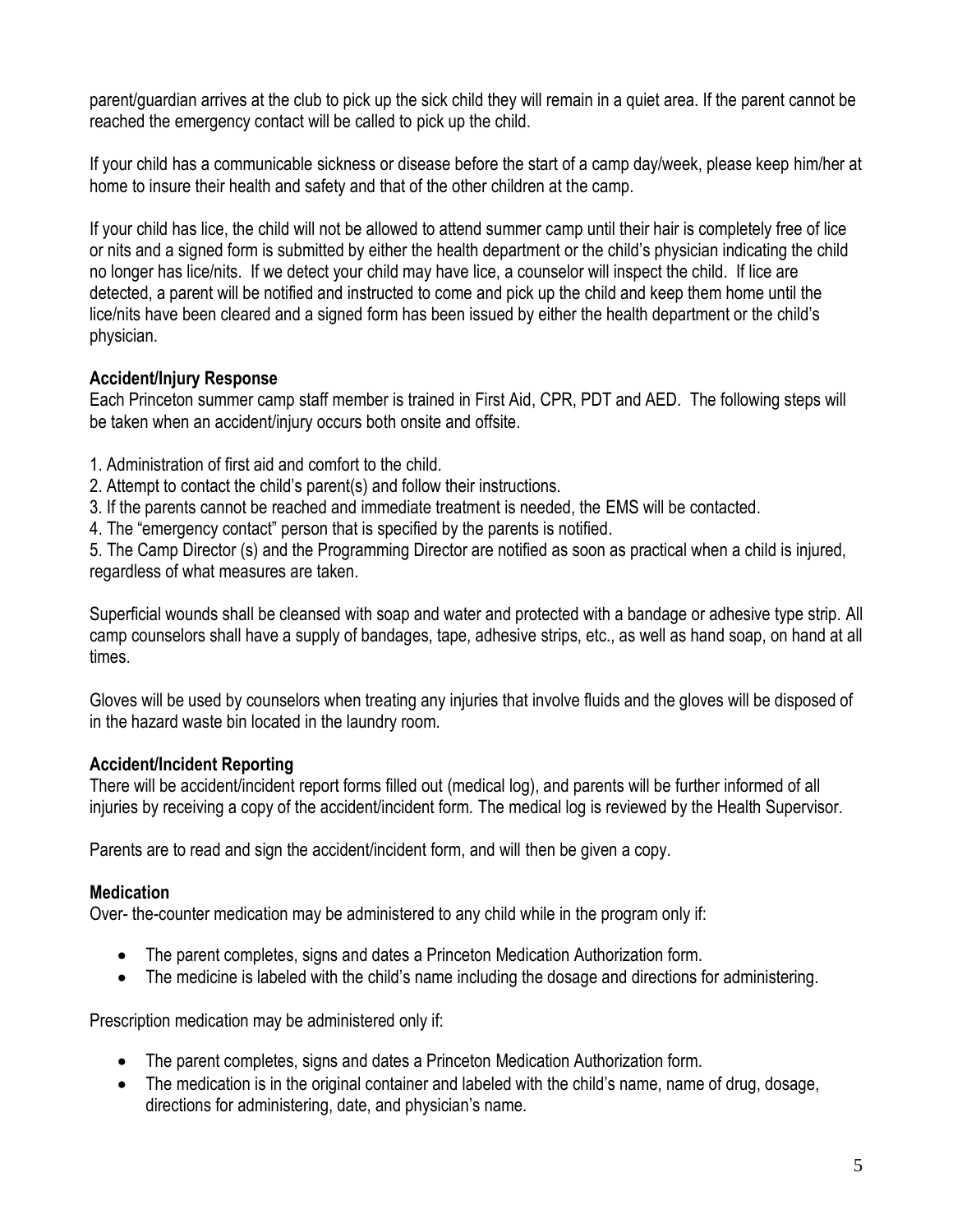#### **Medication Storage**

All medication will be kept in an inaccessible place to the children. All medication administered will be recorded in the medication log and signed by the staff person administering it.

## **Contact with Animals**

If the child comes into contact with animals during summer camp hours (no animals are at the Princeton Club, however, there are animals at some field trips), children will be directed to wash their hands with soap and water immediately after contact.

## **Tracking of Children in the Program**

Camp staff will know the whereabouts of the children at all times, and the information of their whereabouts will be posted at the Front Desk and in the Base Tent when the camp is away from the Base Tent.

## **Nutrition**

Kids are scheduled each day with a lunch, and one snack. The parent should send a non-refrigerated lunch and a labeled water bottle (that we fill throughout the day). Parent-sent lunches are stored in the Base Tent without refrigeration. Lunch is also available from Subway given the parent provides a Subway gift card (we will no longer handle cash) and fill out an order form (available on the website or in the base tent). Afternoon snacks will be provided by the camp. A snack schedule will be posted in the base tent. If there are any food allergies or food concerns you have, make sure it is clearly indicated on the Health History Form.

Water is provided throughout the day through the club facility or through a water cooler that is refreshed each day.

## **Shared Spaces**

Where there are shared spaces (such as locker rooms, bathrooms) where other members and other non-camp persons are present, a camp counselor shall remain in direct supervision. A child may not enter a bathroom or locker room alone unless the space is not occupied by any other non-camp person and the counselor will check first to see if the space has non-camp occupants first.

## **Toileting and Handwashing Procedures**

Regular bathroom breaks and handwashing breaks will be given throughout the day using the facilities inside of the club. Hand sanitizer will also be available in the summer camp tent.

## **Swimming Policy**

All Princeton Aquatic Center policies and procedures will be followed by summer camp attendees. All pool rules will be enforced by the certified lifeguard on duty and by all Camp staff. Campers will be assigned "buddies" and buddy checks will be called regularly.

All water activities will be at a licensed pool or beach. All of the required rescue equipment will be provided by the licensed facility.

Pools and Beaches

- 1. One waterfront supervisor with the following requirements will be on site while the campers are in or near the water.
	- a. 18 years of age
	- b. Lifeguard
	- c. Attend all water related field trips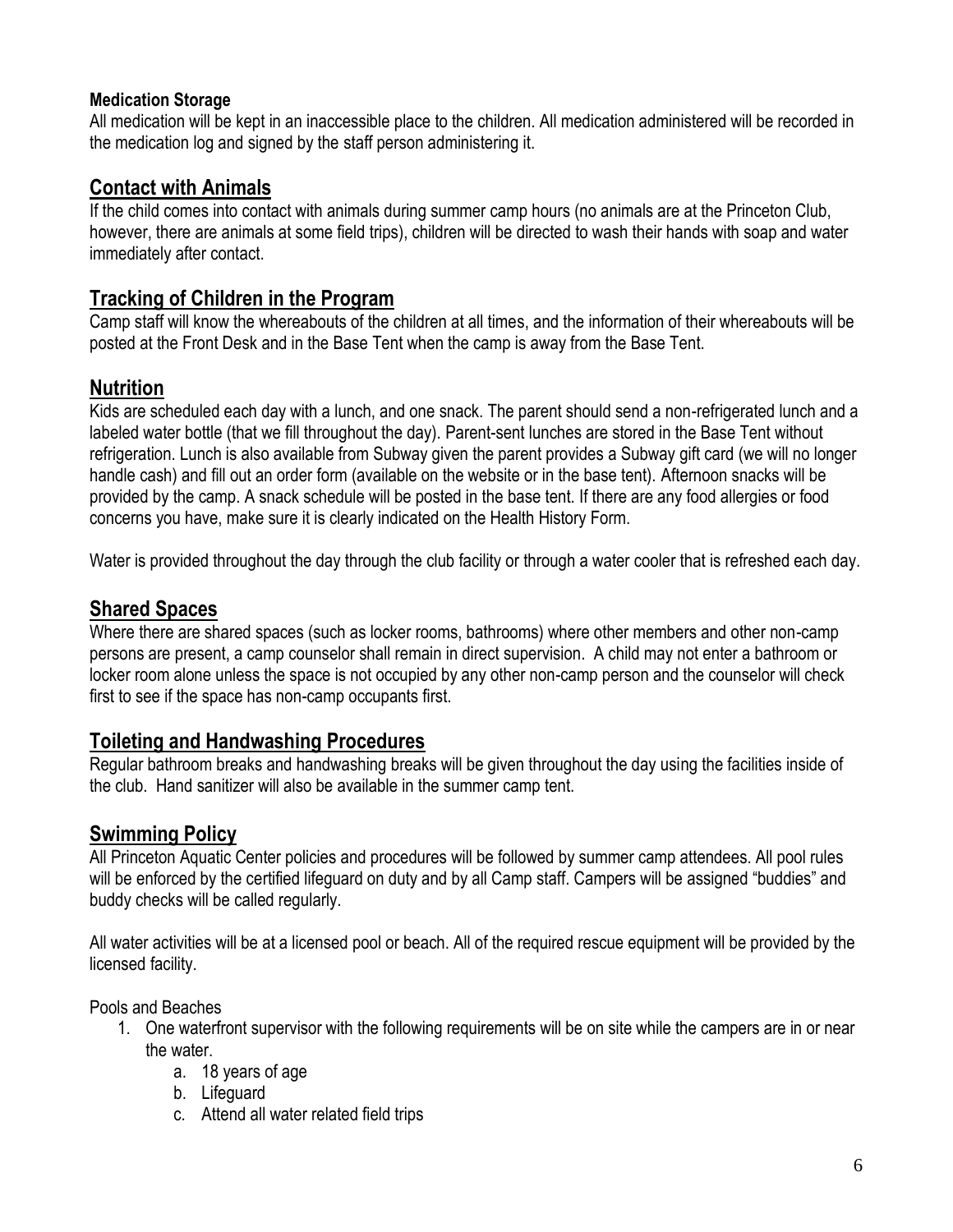- 2. Access to the water will be controlled through group assignments
	- a. A buddy system utilizing bracelets and assigned groups
	- b. On field trips campers will be assigned groups with counselors based on their swimming abilities using bracelets.
	- c. Buddy checks will be performed upon arrival and completion of the activity.
- 3. Testing of the campers to determine swimming ability will be given by a Lifeguard and or the waterfront supervisor.
- 4. A required child to staff ratio will be maintained by the camp with all water staff having the ability to swim.

Checking in and out of the water:

- 1. Each counselor will line their group up and count them before entry to pool and/or assigned area of the pool. This will be done in the locker room at the club and in pre-determined areas by Camp Directors on field trips.
- 2. Entry will be done group by group after count is complete.

Checking out of the water:

- 1. Each counselor will gather their individual group on the deck of the assigned pool/pool area and do a count.
- 2. Each counselor will lead their group out of the area after a complete count has been established.

There will be no access to the holding pond at the rear of the Princeton Club.

#### Emergency Procedures in Pool

Emergency Procedures when child in water activities cannot be found (at club):

- 1. Primary Lifeguard
	- a. Blow whistle while clearing all pools
	- b. All participants must sit on deck
- 2. Secondary Lifeguard
	- a. Alerts front desk
	- b. Assists primary guard with crowd control
- 3. Other staff
	- a. Summer camp counselors keep other children secured
	- b. Management Staff assists in searching locker room areas
	- c. Management Staff assists in searching club
	- d. Manager on Duty contacts emergency contact
	- e. Manager on Duty contacts police if necessary

#### **Swim Ability**

All day campers will be allowed to participate in water activities based on their swimming ability, and the rules and regulations for the facility we are attending. Swim levels will be determined by Aquatic staff based on an established swim test and will determine usage of the lap pool. This test only needs to be done once and will be kept on file.

#### **Swimming Pool Use**

All Princeton Aquatic Center policies and procedures will be followed by summer camp attendees. All pool rules will be enforced by the certified lifeguard on duty and by all Camp staff. Campers will be assigned "buddies" and buddy checks will be called regularly. Counselors will count their assigned group of children before they enter the pool and after they exit the pool.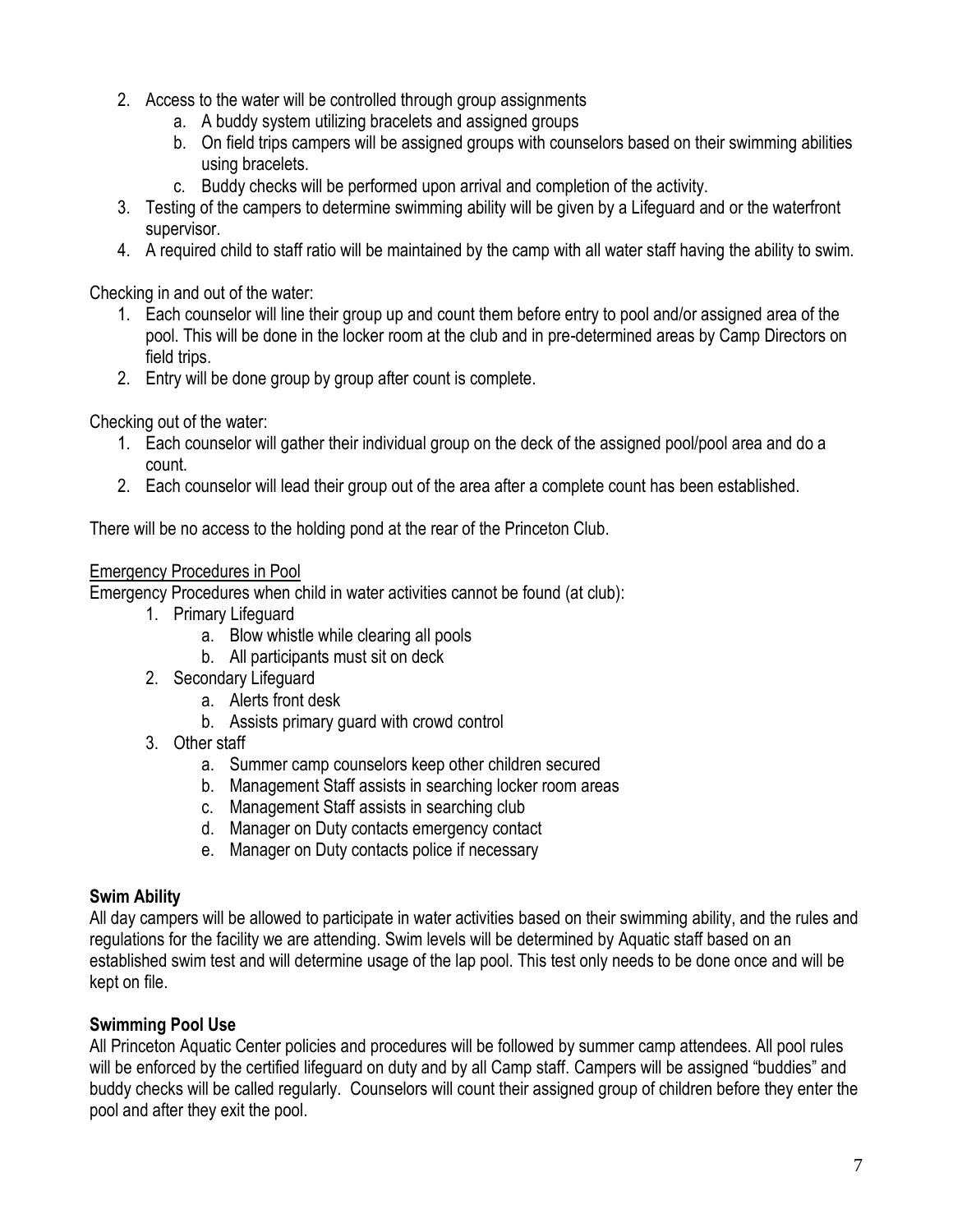#### **Beach Swimming Procedures**

Children will only swim in those areas designated as safe by the municipality and county Health Departments. Children will use beaches where lifeguards are present. All children shall stay within the roped areas of the swimming area. Non-swimmers shall stay in water no deeper than their chests. Those having demonstrated swimming skills and passing the swim test shall be permitted to swim anywhere within the roped off beach area.

Children will enter the water with a "buddy" and under the supervision of a Camp counselor or adult chaperone. Camp staff and adults may supervise from the shore or in the water.

Children shall remain within 20 feet of their "buddy" while in the water, pairs shall inform their supervising adult when they enter or leave the water. "Buddy checks" shall be called periodically. Pairs of children must be together at the shoreline within the count of 10, or they will lose swimming time.

Children not swimming shall remain within the beach area in sight of their counselor or supervising adult. Camp staff will escort children when using the changing room or bathroom facilities.

Children and staff shall follow all "beach rules."

Emergency Procedures when child in water activities cannot be found (other water activities):

- 1. Director will contact beach/water activity area and ask for their procedure
- 2. Counselors will gather all other children and secure them in an area out of water
- 3. Director/supervisor will go to area, contact emergency contacts, and contact police if necessary.

#### **Child Guidance**

The objective of the Summer Camp is to provide your child with fun and social activities that keep children engaged and promote a good self esteem and an active lifestyle. If a child becomes fussy or cries, a camp counselor will take the child aside to assess the situation and speak with the child separately to calm the child and reintegrate the child back into the activity at the appropriate time. All activities are designed and explained to the children so that the children understand team playing and respect for others.

#### **Discipline and Behavior Policy/Discharge Policy**

If parents wish to cancel registration of their child, all written cancellations must be received two weeks prior to date of scheduled camp. Verbal cancellations are not accepted. A 50% pro-rated refund will be issued for any cancellations received after June 1, 2018. There will be **NO Refunds** after the two week deadline or for days missed, including illness and field trips.

There is a \$25.00 service fee charge for any schedule changes after June 1, 2018.

A behavior and discipline policy will be given at the first day of the child's attendance to reinforce to both child and parent the expected behaviors and consequences of offenses. Any action of a child which interferes with the operation of the program or is listed below as serious and/or illegal, either non-life threatening or life threatening is subject to immediate termination of the child with no refund at the discretion of the Program Manager. Physical punishment or any kind of verbal abuse is strictly prohibited.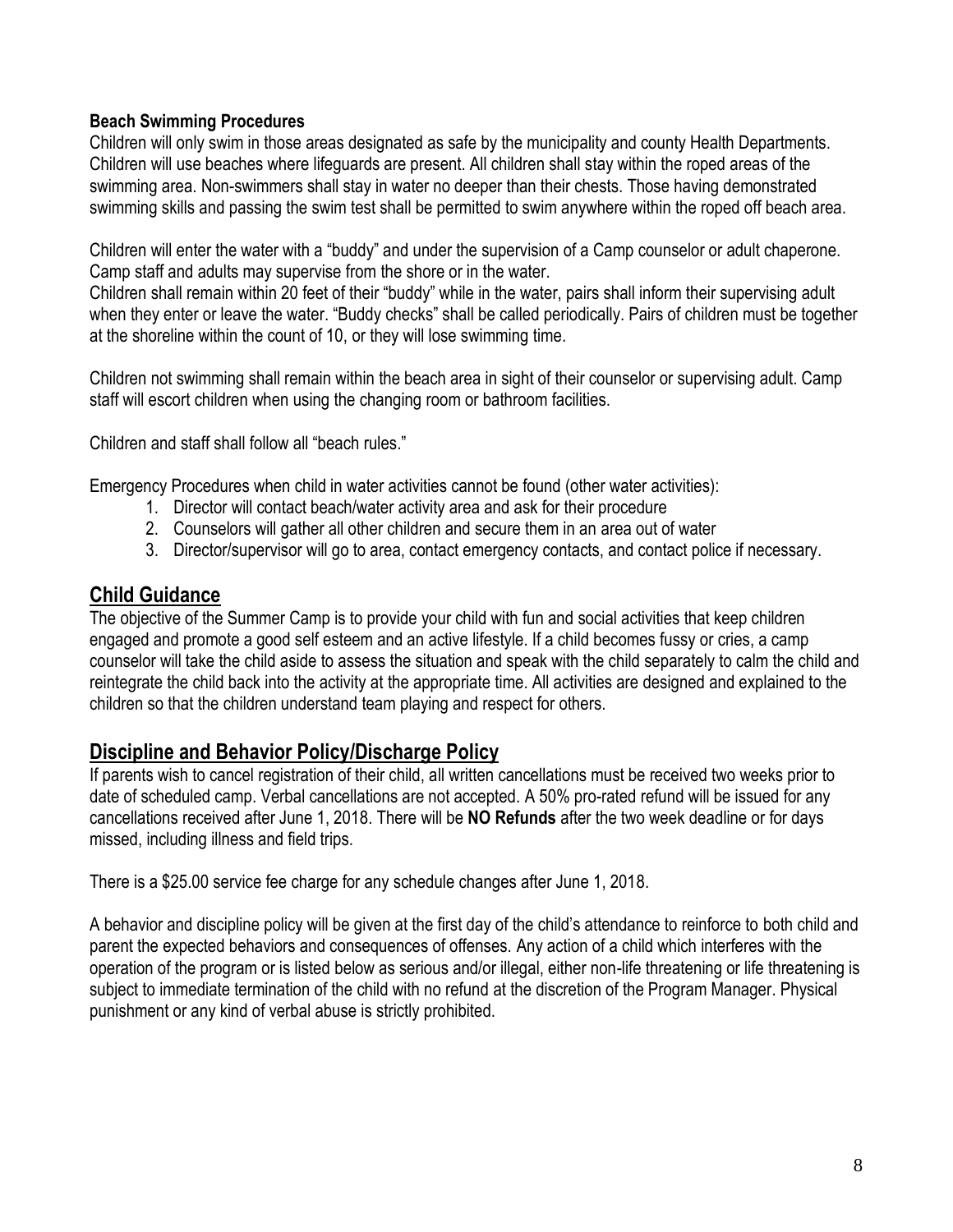#### **Discipline Policy**

#### **Behavior which interferes with the operation of the program.**

Camp staff has established rules and procedures for behaviors that interfere with the operation of the program. Behaviors which can be addressed by camp rules and procedures include, but are not limited to, the following:

- 1. Littering Throwing of paper, trash, or other materials on the floors inside the building, or outside the building. And also no littering while on field trips.
- 2. Disrespect of counselors, staff, or participants.
- 3. Inappropriate behavior on field trips.
- 4. Disruption Acting in a disorderly manner that disrupts the camp program.
- 5. Throwing hard objects or missiles.
- 6. Breaking general camp rules.

#### **1 st offense:**

 Child and Counselor will sit down and discuss the infraction. Verbal warning followed by note in file. Short time out if deemed necessary.

#### **2 nd offense:**

- Child and Camp Director will sit down and discuss the infraction.
- Child and Camp Director will sit down and come to a reasonable conclusion (i.e. time spent with Program Director in the office, etc.), loss of morning or afternoon activity and notification to the parents

#### **3 rd offense:**

Child is brought to Program Director/General Manager office. Written notice to the parent/guardian.

#### **4th offense:**

- Parent is called to pick up the child immediately.
- Child may be suspended or terminated upon the Program Director's discretion.

#### **Serious and/or illegal conduct that is not life or health-threatening.**

Behaviors listed below may be subject to suspension from the program for a designated period at any time. There is a zero tolerance policy in regards to Physical Aggression. Any camper who commits an act of physical aggression against another camper, staff member or anyone else will be removed from camp. As a parent, you will be responsible for picking up your camper within one hour of the decision to dismiss your child for the remainder of the camp program. Depending on the act of aggression, your child may not be able to return to camp for the remainder of the camp program.

- 1. Repeated Verbal Abuse- Profane or obscene language, written or verbal, that continues to be repeated after corrective strategies have failed.
- 2. Profanity Swearing, cursing, or making obscene gestures.
- 3. Verbal Abuse Willfully intimidating, insulting, or in any other manner verbally abusing other children or staff.
- 4. Extortion/Coercion- Obtaining or attempting to obtain money or property from an unwilling person or forcing an individual to act by either physical force or intimidation (threat).
- 5. Hitting another camper.
- 6. Threats to camp staff.
- 7. Harassment- Sexual, physical, racial, or verbal.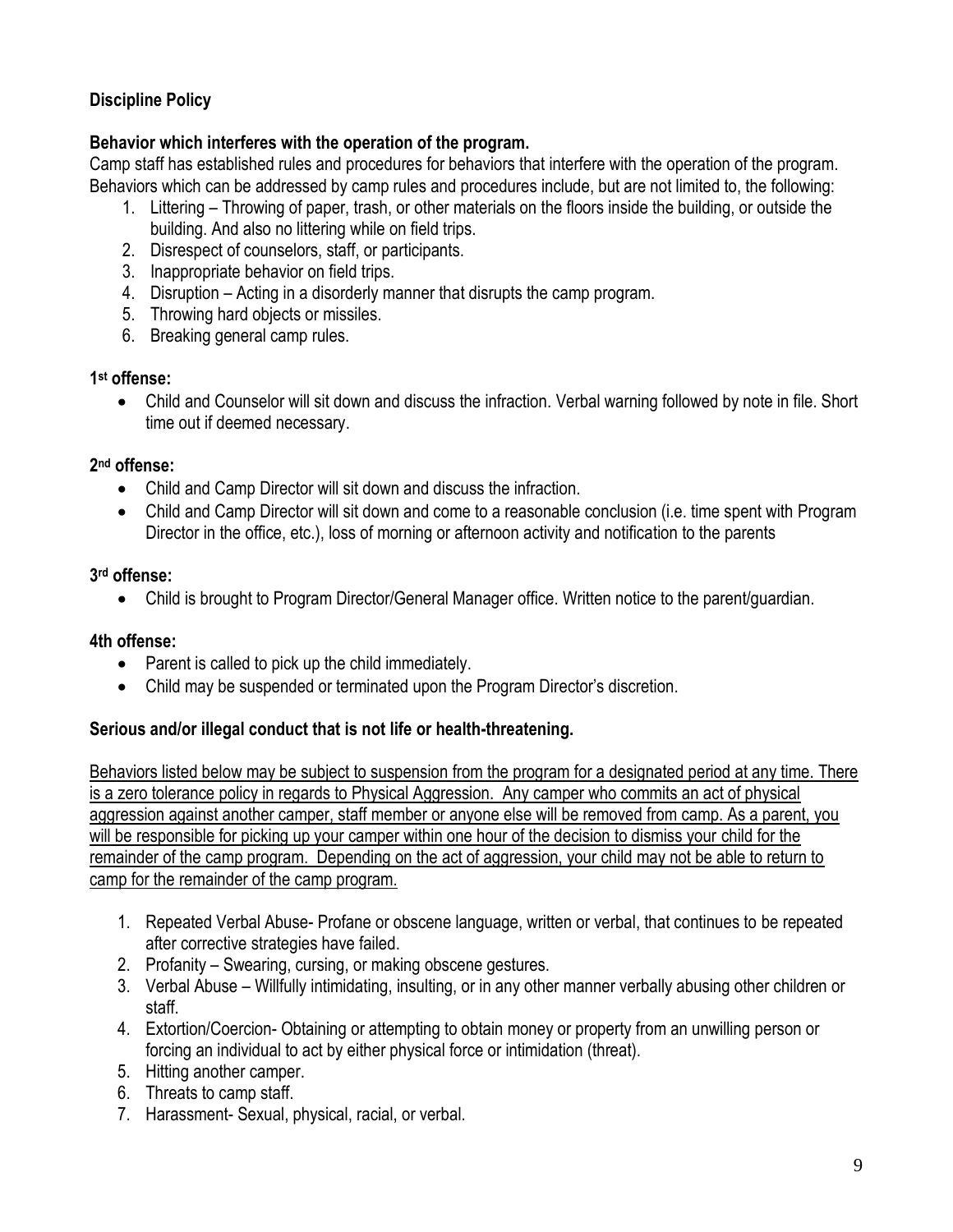- 8. Vandalism- Destruction or defacing of Princeton Club property, staff property, or equipment. The parents of children willfully destroying property belonging to other children, Princeton Club, or any community site that Princeton Club summer camp will be visiting will be required to pay replacement costs for the item(s) damaged.
- 9. Alcohol and Other Drugs- Possession of or being under the influence of any alcoholic beverage, narcotic, drug, or other controlled substance.
- 10. Gang Activity.
- 11. Theft- Stealing the money or property of another.
- 12. Use of tobacco or possessing any tobacco product on Princeton property.

#### **1 st offense:**

Written notice to the parents which may include removal from the site.

#### **2 nd offense:**

Removal from site, Camper will be with Director, and parent/guardian will be notified to pick up child

#### **3 rd offense:**

 Termination from program or session. This will be up to the Program Director's discretion. No refunds are given.

#### **Serious and/or illegal misconduct that is health and life-threatening.**

#### **Behaviors listed below will be subject to immediate termination.**

- 1. Volatile Acts- Disruption of the camp program by the use of violence, force, coercion, threat, or disorderly conduct.
- 2. Illegal or inappropriate conduct- Offenses which constitute criminal conduct under federal, state, or city laws and which are life or health threatening.
- 3. Sexual assault.
- 4. Arson and false alarms- Setting fire, or attempting to set fire, or activating the Princeton fire alarm system, or calling 911.
- 5. Bringing a weapon to the program or threatening to use a weapon (e.g., pocketknives are classified as a weapon).
- 6. Selling, delivering, or possessing controlled substances with the intent to deliver.
- 7. Intentional use of force that is unprovoked against a staff member.
- 8. Fighting or other acts of violence.

\*Parents: Please refer all questions or concerns to Zack Ferguson, Program Director, at 414-525-2391 or zack@princetonclub.net.

#### **Emergency Plans**

The Camp Directors will bring children into the club under inclement weather deemed not safe to be outside. All camp counselors will be trained in Emergency procedures and practice procedures with and without children on a regular basis throughout the camp season.

**Fire** – In the event of a fire alarm, each counselor will gather the group of children under their direct supervision and immediately do a head count. Once the number has been secured, the counselor will safely lead the children out of the nearest safe exit. Fire alarm practices will periodically take place and be recorded.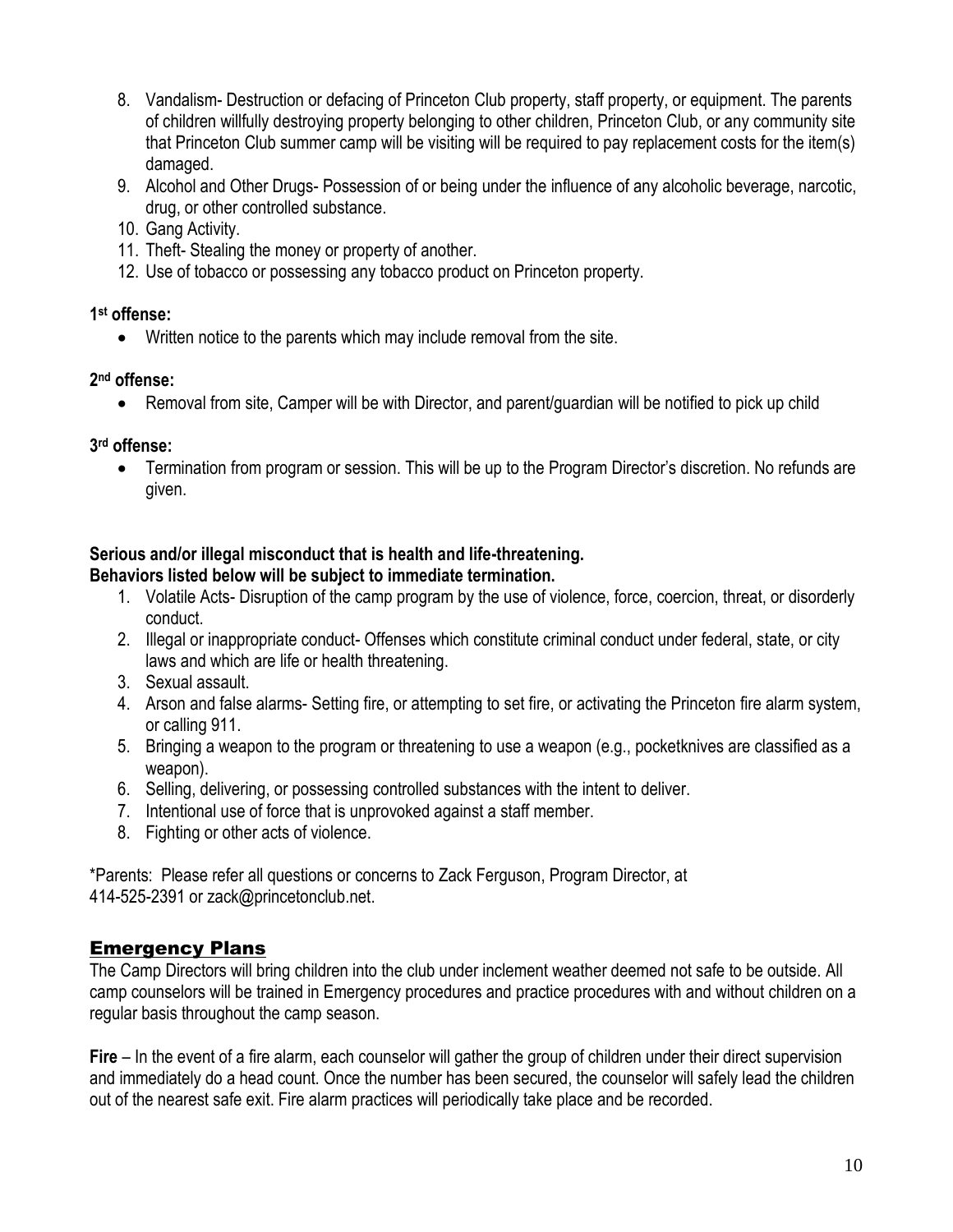Inclement Weather Policy

**Severe Thunderstorms:** In the event of severe thunderstorms PRINCETON CLUB will remain open, this includes the Aquatic Center. The club is grounded, this means at the time of construction precautions were made to secure the entire building from a lightning strike.

- A watch means conditions are possible for a severe thunderstorm or tornado.
- A warning means that a thunderstorm is imminent and/or a tornado has been spotted in the area.

#### **Tornadoes:**

In the event of a tornado warning, an announcement will be given directly to the camp by a Director of the facility. All aquatic members and staff will be cleared from the Aquatic Center. Members and staff are required to take cover in the locker rooms.

All members and staff in the gym area or the fitness area will take cover in the tennis area. Minors, those under 18 years of age, must remain in the building unless accompanied by a parent or guardian. All campers will be gathered together by counselor groups, counted, then led directly to the required shelter.

#### **Snow Storms:**

PRINCETON CLUB will remain open unless a directive is received from Andy Haugen or in his absence the manager on duty.

#### **Lost Camper**

In the event that a child becomes lost or is unaccounted for, the staff will,

- 1. Immediately call the "777" code, notifying all other adults, describe child and his/her whereabouts to all.
- 2. Call a general "buddy check" among campers,
- 3. Available staff members will check bathrooms, and any nearby areas.
- 4. All children will remain together with a staff member until missing child is found.
- 5. Parent/Guardian will be notified of lost child by Program Director or Manger on Duty.
- 6. Programming Director will be notified and report will be written up on incident to be kept on file.

## Staff Job Descriptions and Expectations

#### Program Director

Responsibilities Include:

- 1. Hiring (and termination if needed) of any and all summer camp staff. Scheduling and staffing of the camp.
- 2. Training summer camp staff on their roles and expectations. Reviewing the staff throughout the camp on all aspects of their role.
- 3. Ensuring all state regulations are met, paperwork completed
- 4. Ensuring all set up of the summer camp (marketing, tent set up, all paperwork in place)
- 5. Organizing and managing the registrations, checking daily attendance, managing revenue and expenses.
- 6. Overseeing and advising daily plans. Organizing and planning field trips including transportation.
- 7. All responsibilities and expectations as required for Summer Camp Supervisor as needed.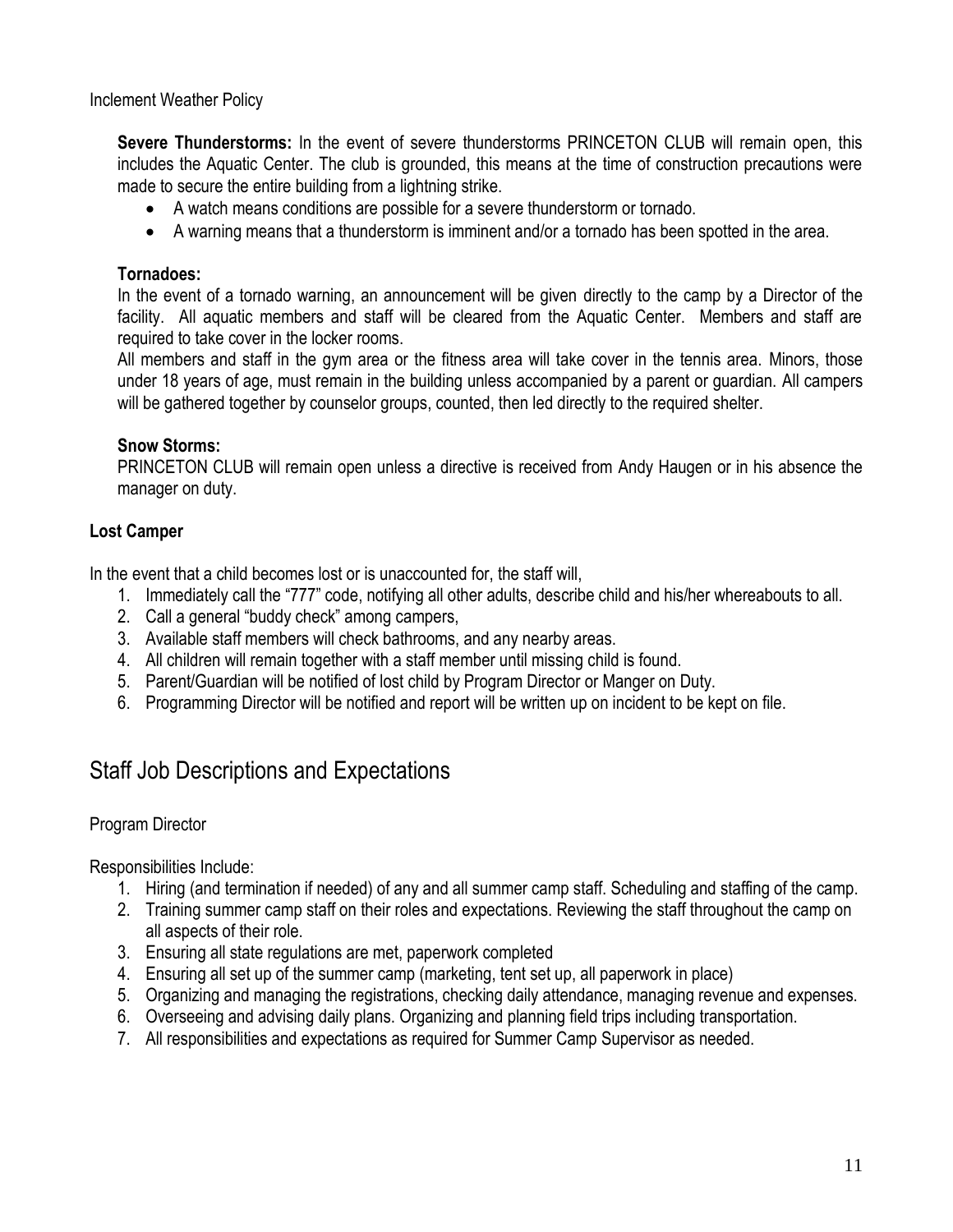Summer Camp Director (s)

Responsibilities Include:

- 1. Planning daily and weekly activities with the summer camp children
- 2. Caring for the children and ensuring at all times their safety and well-being
- 3. Organizing and leading the children daily, and creating a fun and entertaining environment for the children
- 4. Supervising, leading, and scheduling the counselors. You are the direct report for them. Organize their role each day.
- 5. Discipline for the children as needed.
- 6. Direct all parent concerns to Program Director (on anything major).
- 7. Reporting to Program Director lesson plans, discipline, and other reports daily and weekly.
- 8. Administrative authority and decision making rights in the event the Program Director is not present.

#### Expectations:

- 1. Good role model for the children and for summer camp staff. Caring to children and always putting their safety first.
- 2. Well organized and creative with developing daily and weekly activities for kids.
- 3. Well organized and timely with reporting to Program Director
- 4. Communicate to counselors daily on expectations
- 5. On time each day for reported shifts

#### Summer Camp Counselor

Responsibilities:

- 1. Care for children. At all times, your focus is to provide a safe and entertaining environment for the children. This is a HUGE responsibility so do not take it lightly!
- 2. Carry out tasks assigned by the Leads.
- 3. Help organize activities and set up, participate and lead activities as assigned.

#### Expectations:

- 1. Good role model for the children. They will look up to you so your behavior will be very important. Be friendly, get to know the children, ensure they feel comfortable with you.
- 2. Your job is your priority when you are here. No outside social calls, visits, etc. during your working hours (except on break). We want you to have fun too, but with the children!
- 3. Be on time for all shifts. Any changes should be reported and approved to the Leads.

#### Waterfront Supervisor

Responsibilities:

- 1. Shall be responsible for the direction of the summer camp during swimming hours, both at the club and off site in relation to all rules and policies of the Aquatic Center.
- 2. Shall enforce method for supervising children, checking in and checking out procedures.
- 3. Shall assess the children's ability to swim and determine appropriate pools they can swim in.

#### **Schedules**

Hours will vary for counselors depending on number of children, and ages of children. Employees working a minimum of 4 hours will be provided the following breaks absent conflicting operational needs:

If you are working a minimum of between 4 and 6 hours, one ten minute paid break is allotted.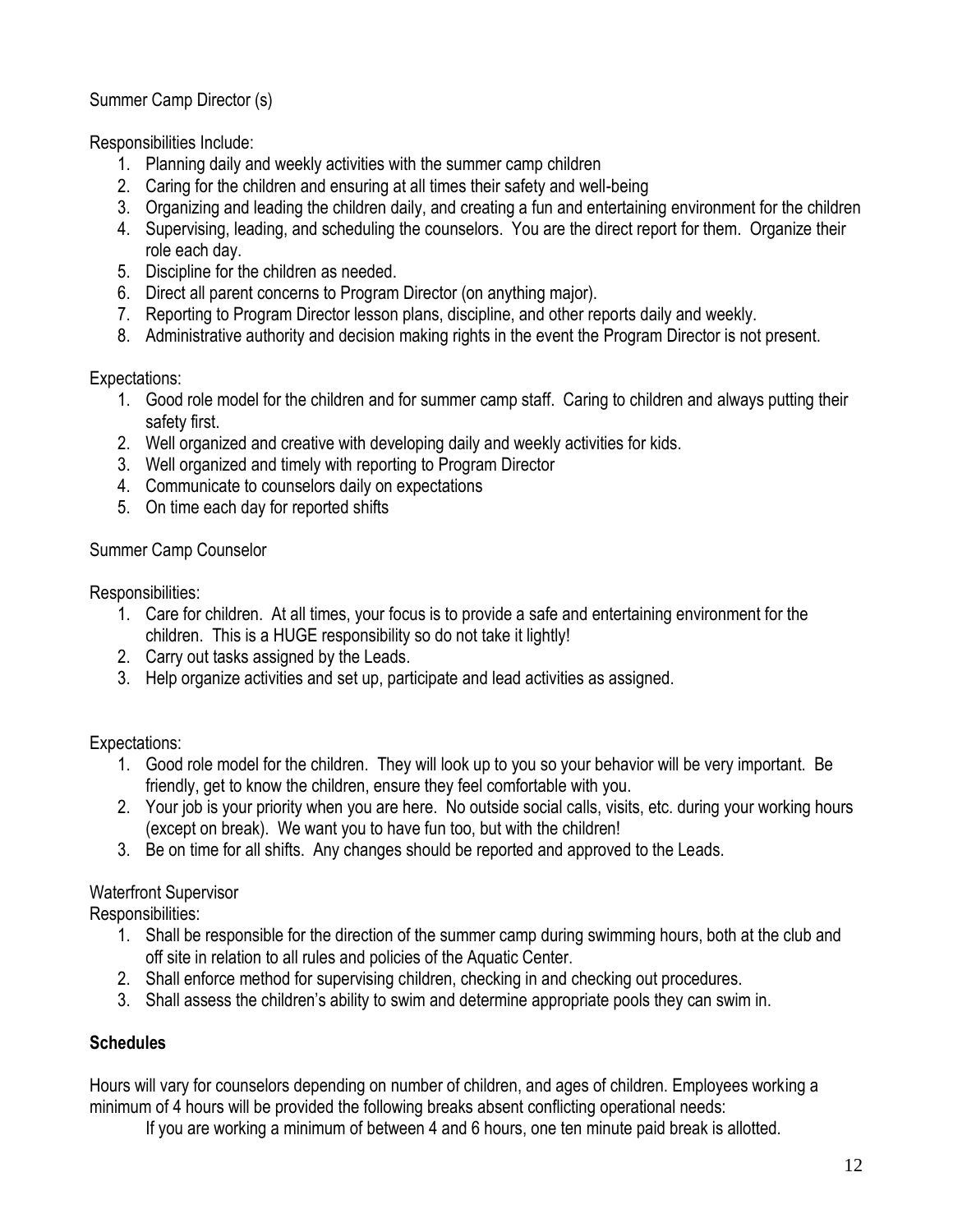If you are working between 6 and 8 hours, one twenty minute break is allotted.

If you are working 8 or more hours, one 30-minute unpaid meal break and two ten minute paid breaks are allotted.

All breaks are to be taken during approved time by Summer Camp Directors.

Because this is a seasonal and temporary position, no paid vacation hours or paid sick hours are allotted. Off time is given based on discretion of Director with a 2 week notice.

Probationary periods are 30 days from the start of the camp with review. Further reviews are at the discretion of the Director. Performance evaluations are given at the discretion of the Directors.

#### **Standards of Conduct**

Each employee has an obligation to observe and follow the company's policies and to maintain proper standards of conduct at all times. If an individual's behavior interferes with the orderly and efficient operation of a department, corrective disciplinary measures will be taken.

Disciplinary action may include a verbal warning, written warning, suspension and/or discharge. The appropriate disciplinary action imposed will be determined by the company. The company does not guarantee that one form of action will necessarily precede another or be used at all.

If the employee has been convicted of a crime, has been or is being investigated by any governmental agency; has a substantiated governmental finding, or when a professional license has been denied, revoked, restricted or otherwise limited, the employee shall notify the Director by the next working day.

\*\*See the Summer Camp New Staff Orientation Check List for Pre-Camp Training Outline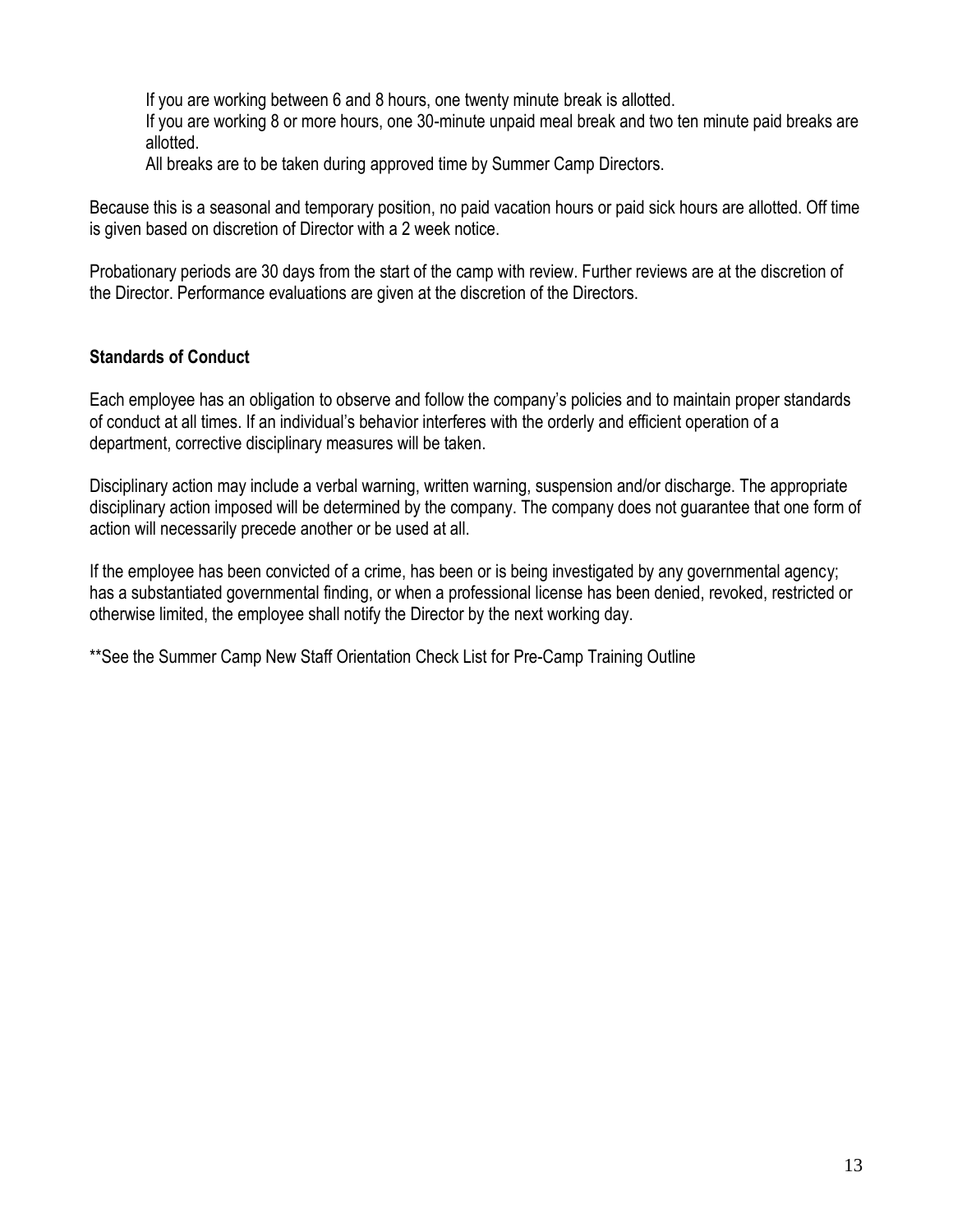#### **Summer Camp New Staff Orientation Check List**

| <b>PRINCETON - GENERAL INFORMATION</b>                                                    |  |
|-------------------------------------------------------------------------------------------|--|
| <b>New Hire Packet</b>                                                                    |  |
| <b>Membership Application</b>                                                             |  |
| <b>Discuss Job Description &amp; Compensation</b>                                         |  |
| <b>Discuss Club Policy Handbook</b>                                                       |  |
| <b>Review of DCF 252</b>                                                                  |  |
| <b>Check Certifications (make copies):</b>                                                |  |
| CPR, Expiation Date: ______________                                                       |  |
| AED, Expiration Date: ______________<br>Ξ                                                 |  |
| First Aid, Expiration Date: ___________                                                   |  |
| PDT, Expiration Date:                                                                     |  |
| Explain Schedule - Shift Limits                                                           |  |
| <b>Explain Time Off Policy</b>                                                            |  |
| <b>Uniform</b>                                                                            |  |
| Camp T-Shirt<br>٠                                                                         |  |
| <b>Payroll</b>                                                                            |  |
| Show How To Punch In/Out in Computer                                                      |  |
| How To Fill Out Bi-Weekly Payroll Form<br>٠                                               |  |
| Emergency Procedure (Give Flowchart Packet):                                              |  |
| "777" Code - How to call and Responsibility                                               |  |
| Fire Extinguishers & Alarms<br>Ξ                                                          |  |
| Emergency Plans - Inclement Weather<br>Incident Report<br>٠                               |  |
| <b>Exposure Report</b>                                                                    |  |
| Witness Report                                                                            |  |
| Lost Child<br>٠                                                                           |  |
| Misc. Items                                                                               |  |
| Personal Mailbox and Phone List<br>$\blacksquare$                                         |  |
| Club Tour and Meet Staff - Department Heads & MOD Shift                                   |  |
| <b>Summer Camp</b>                                                                        |  |
| <b>Camp Policies &amp; Procedures Manual</b>                                              |  |
| <b>Summer Campers Daily Attendance</b>                                                    |  |
| Sign In & Out Sheets                                                                      |  |
| Gap Time                                                                                  |  |
| <b>Medical Emergency/Prescription Form</b>                                                |  |
| Completed at Start of Camp                                                                |  |
| Keep Forms With You At All Times                                                          |  |
| Carry Fanny Pack and Medications As Directed<br>٠<br>$\blacksquare$                       |  |
| Recognition of Illness of Children<br>Medical Log - Keep Records and Inform Camp Director |  |
| <b>Immunization Records</b>                                                               |  |
| Completed at Start of Camp                                                                |  |
| <b>Daily Snack</b>                                                                        |  |
| Provide either an A.M. or P.M. snack                                                      |  |
| Keep Record of Type & Quantity Given                                                      |  |
| <b>Weekly Lesson Plans</b>                                                                |  |
| Outline Form                                                                              |  |
| Provide Copy For Camp Director To Review                                                  |  |
| <b>Discipline Log</b>                                                                     |  |
| Daily Notes                                                                               |  |
| п<br>Alert Camp Director Of Any Issues                                                    |  |
| <b>Field Trips</b>                                                                        |  |
| Procedures<br>٠                                                                           |  |
| п<br>Campers T-Shirt                                                                      |  |
| <b>Misc</b>                                                                               |  |
| Staff Training on Child Abuse & Neglect laws                                              |  |
| Poisonous Plants & Snakes                                                                 |  |
| CPR, First Aid, AED, PDT Training                                                         |  |
| <b>Caregiver Background Check</b>                                                         |  |

**Attention Employee: Employment may not begin until all of the above has been completed, initialed, signed, and handed into the Programming Director.**

New Staff<br>Signature:

Signature:\_\_\_\_\_\_\_\_\_\_\_\_\_\_\_\_\_\_\_\_\_\_\_\_\_\_\_\_\_\_\_\_\_\_\_\_\_\_\_\_\_\_\_\_\_\_\_\_\_\_\_\_\_\_\_\_\_\_\_\_\_\_\_\_\_\_\_\_\_\_\_\_\_\_\_\_\_\_\_\_\_\_\_\_\_\_\_\_\_\_\_\_\_Date:\_\_\_\_\_\_\_\_\_\_\_\_\_\_\_\_\_\_\_\_\_\_\_\_\_\_

Camp Director<br>Signature:

Signature:\_\_\_\_\_\_\_\_\_\_\_\_\_\_\_\_\_\_\_\_\_\_\_\_\_\_\_\_\_\_\_\_\_\_\_\_\_\_\_\_\_\_\_\_\_\_\_\_\_\_\_\_\_\_\_\_\_\_\_\_\_\_\_\_\_\_\_\_\_\_\_\_\_\_\_\_\_\_\_\_\_\_\_\_\_\_\_\_\_\_\_\_\_Date:\_\_\_\_\_\_\_\_\_\_\_\_\_\_\_\_\_\_\_\_\_\_\_\_\_\_